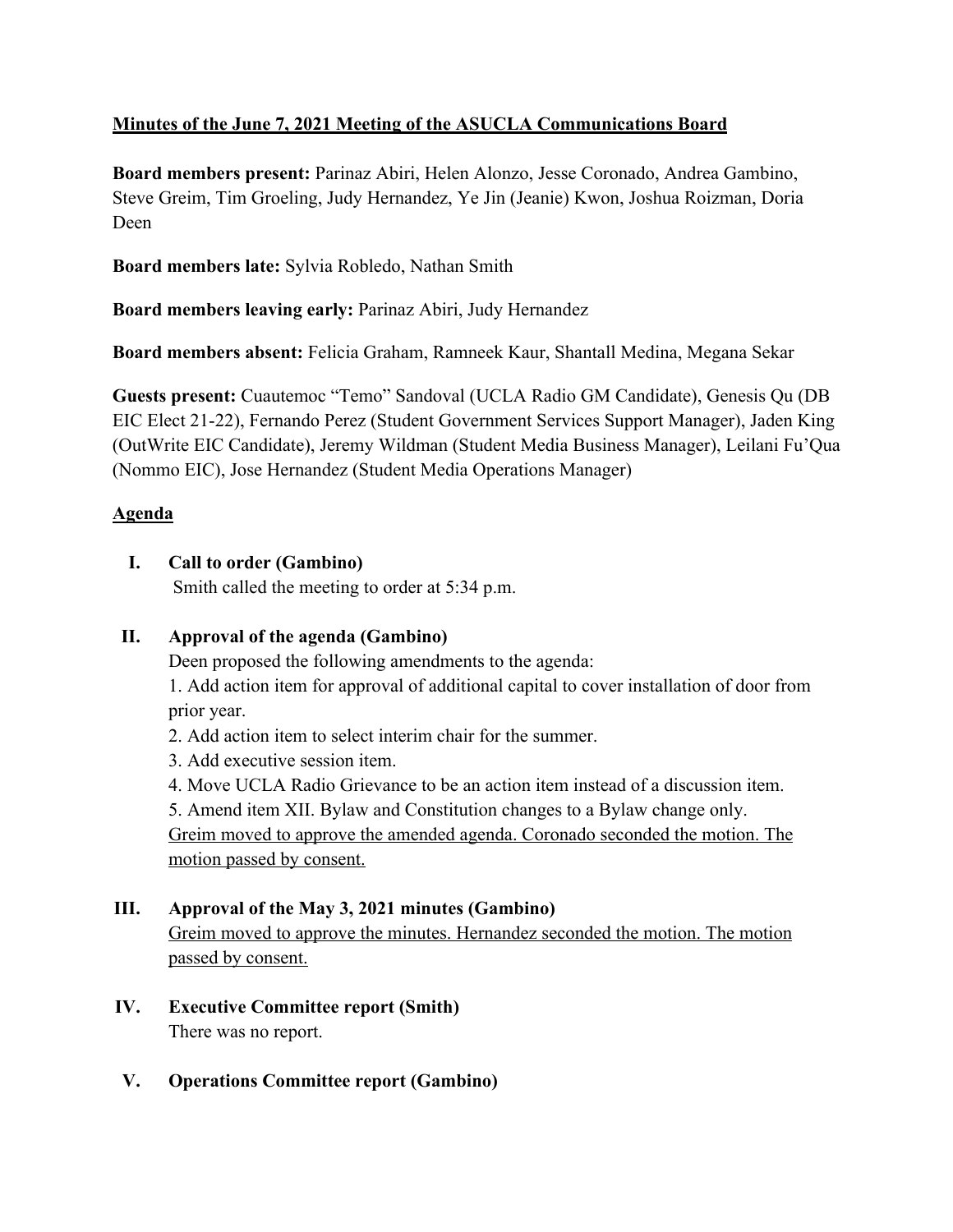Gambino said the committee met on May 25, 2021 and heard updates from the editors who attended, celebrated accomplishments, and completed Glows and Grows; an exercise where attendees talked about challenges and changes. Gambino said the editors wanted a social night with the board and editors in the beginning of the year, and they wanted to do a collaborated magazine together.

### **VI. Finance Committee Report (Coronado)**

Coronado said the committee met on June 3, 2021. He said overall the department was in a good position financially so they were pleased with that. Daily Bruin print advertising was down to budget but online ads were exceeding budget.

#### **VII. Media Director's Report (Deen)**

Deen reported on the following:

#### *Newsmagazine Posts per Week*

Deen shared the newsmagazine online posts for spring quarter weeks five through nine. All of the magazines had pushed out some content except for OutWrite.

#### *Summer Plans*

Deen informed the board of the six items that she'd plan to work on over the summer.

#### *April 2021 financial statements*

Deen discussed the cash, revenue, expenses, net revenue, and the summary of the Daily Bruin, Web, and Outdoor sales.

#### *May 2021 Forecast*

Deen said the May forecast would be over budget in Web, but under budget in both Daily Bruin print and Outdoor. Web would be up by 106%, but Daily Bruin and Outdoor would be down 77% and 54% respectively.

### **VIII. Public Comment (Smith)**

Qu said the Daily Bruin Grad Issue was out, and he encouraged the members to read it.

#### **IX. Good and Welfare (Deen)**

Deen thanked Smith for leading the board and Gambino for leading the Operations Committee and serving as vice chair. The board joined in to thank both Smith and Gambino for their hard work and commitment during the year. Deen also thanked the entire board for their commitment towards the advancement of Student Media.

#### **New Business/Discussion Items**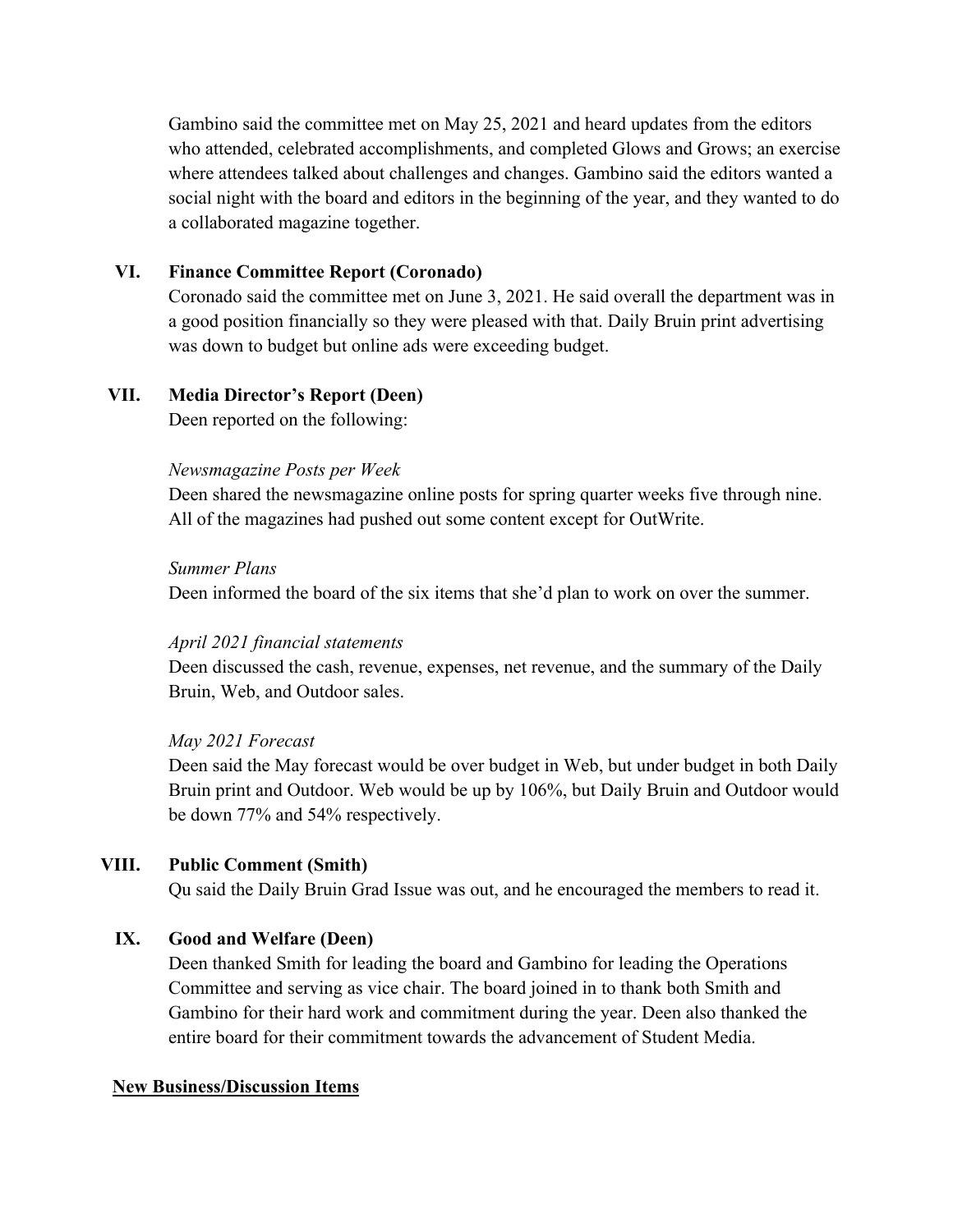### **X. April 2021 Financial Statements (Deen)**

Deen said that total income was \$101,287 and budgeted income was \$98,945 leaving us \$2,792 (3%) better than budget. Web was up 146% to budget while both Daily Bruin and Outdoor were down to budget 36% and 30% respectively. BruinLife was down 14% to budget. The studio planned to open in February but did not open until March so things were a bit behind. Total expense was \$91,524 and budgeted expense was \$89,348 leaving us <\$2,176> (<2%>) over budget. Net revenue was \$9,763 and budgeted net revenue was \$9,147 leaving us \$616 (7%) better than budget. Year to date net revenue was \$94,194 and budgeted net revenue was a loss of <\$32,830> leaving us \$127,024 (387%) better than budget. Cash reserves stood at \$603,000 leaving us \$371,000 above policy.

### **New Business/Action Items**

### **XI. UCLA Radio Grievance (Deen)**

Deen informed the board that she had been contacted by Ariella Lowenstein of the ADL along with messages forwarded from Pouria Abbassi and Roy Champawat regarding an Instagram post that was posted by UCLA Radio regarding the Israel/Palestine conflict. The board members discussed the content with Sandoval and tried to get an understanding of UCLA Radio's process for posting opinion pieces supported by the staff and encourage Sandoval to make sure that the UCLA Radio space was inclusive regardless of one's opinion. Board members said that all media departments need to have disclaimers on all of platforms (print and digital) to say, "The views expressed in this post reflects the views of the author(s) and not UCLA or ASUCLA Communications Board."

Groeling moved to have the post remain and not be taken down from Instagram. Robledo seconded the motion. The motion passed with a hand vote of 10-1 with no abstentions.

### **XII. Bylaw change (Gambino)**

Gambino informed the board that the following change was proposed and approved by the Operations Committee, and they recommend approval to the Communications Board of the following Bylaw change.

Article II. Committees of the Board: Section A, # 1

*Original language: The Operations Committee shall consist of five (5) Board members and ten (10) media members. Board members shall include two graduate students, two undergraduate students, a non-student Board member, and the Media Director.*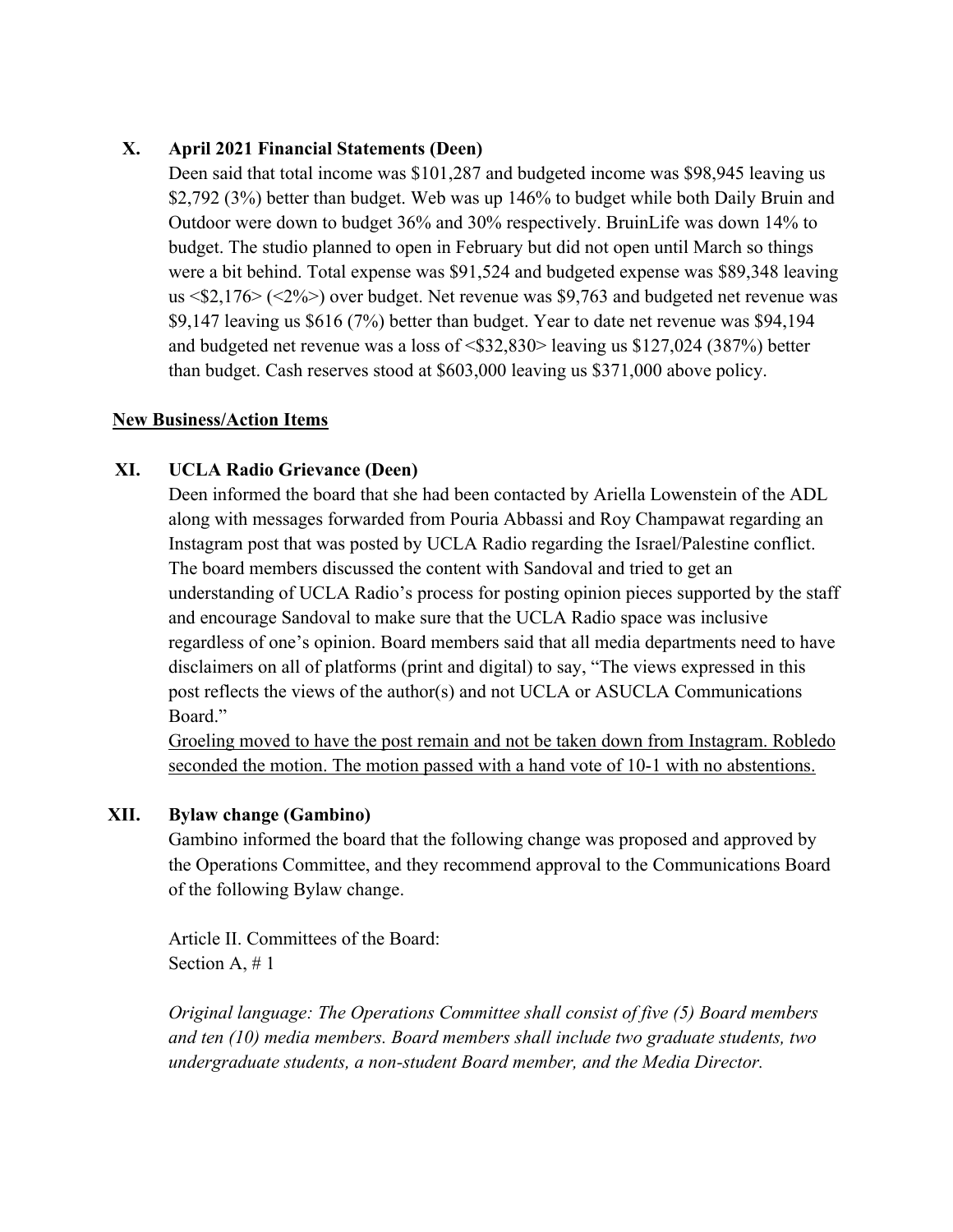*Revised language: The Operations Committee shall consist of six (6) Board members and ten (10) media members. Board members shall include two graduate students, three undergraduate students, a non-student Board member, and the Media Director.*

Coronado moved to approve this bylaw change. Gambino seconded the motion. The motion passed by a hand vote of 11-0 with no abstentions.

### **XIII. Increase to Current Year Capital Budget (Deen)**

Deen asked the board to increase the Furniture and Fixture's preapproved capital budget to cover a door installation that was part of the preapproved budget from the previous year. The door was installed last year but was not invoiced until this year. The costs of the door installation were \$4,154.85.

Groeling moved to increase the budget. Greim seconded the motion. The motion passed by a hand vote of 11-0 with no abstentions.

### **XIV. Interim 2021-22 Communication Board Chair (Deen)**

Greim moved to nominate Andrea Gambino as the interim chair. Smith seconded the motion. The motion passed by a hand vote of 12-0 with no abstentions.

### **XV. Nommo Editor in Chief selection (Deen)**

### **A. Leilani Fu'Qua, candidate**

Smith moved to enter executive session at 7:19 p.m. Greim seconded the motion. The motion passed by a member vote of 12-0 with no abstentions.

Groeling moved to exit executive session at 10:16 p.m. Greim seconded the motion. The motion passed by a member vote of 11-0 with no abstentions.

Alonzo moved to appoint Leilani Fu'Qua as the 2021-2022 Nommo Editor in Chief. Groeling seconded the motion. The motion passed by a member vote of 10-0 with no abstentions.

# **XVI. OutWrite Editor in Chief selection (Deen)**

### **A. Jaden King, candidate**

Coronado moved to appoint Jaden King as the 2021-2022 OutWrite Editor in Chief. Gambino seconded the motion. The motion passed by a hand vote of 10-0 with no abstentions.

**XVII. UCLA Radio General Manager selection (Deen) A. Cuautemoc "Temo" Sandoval, candidate**